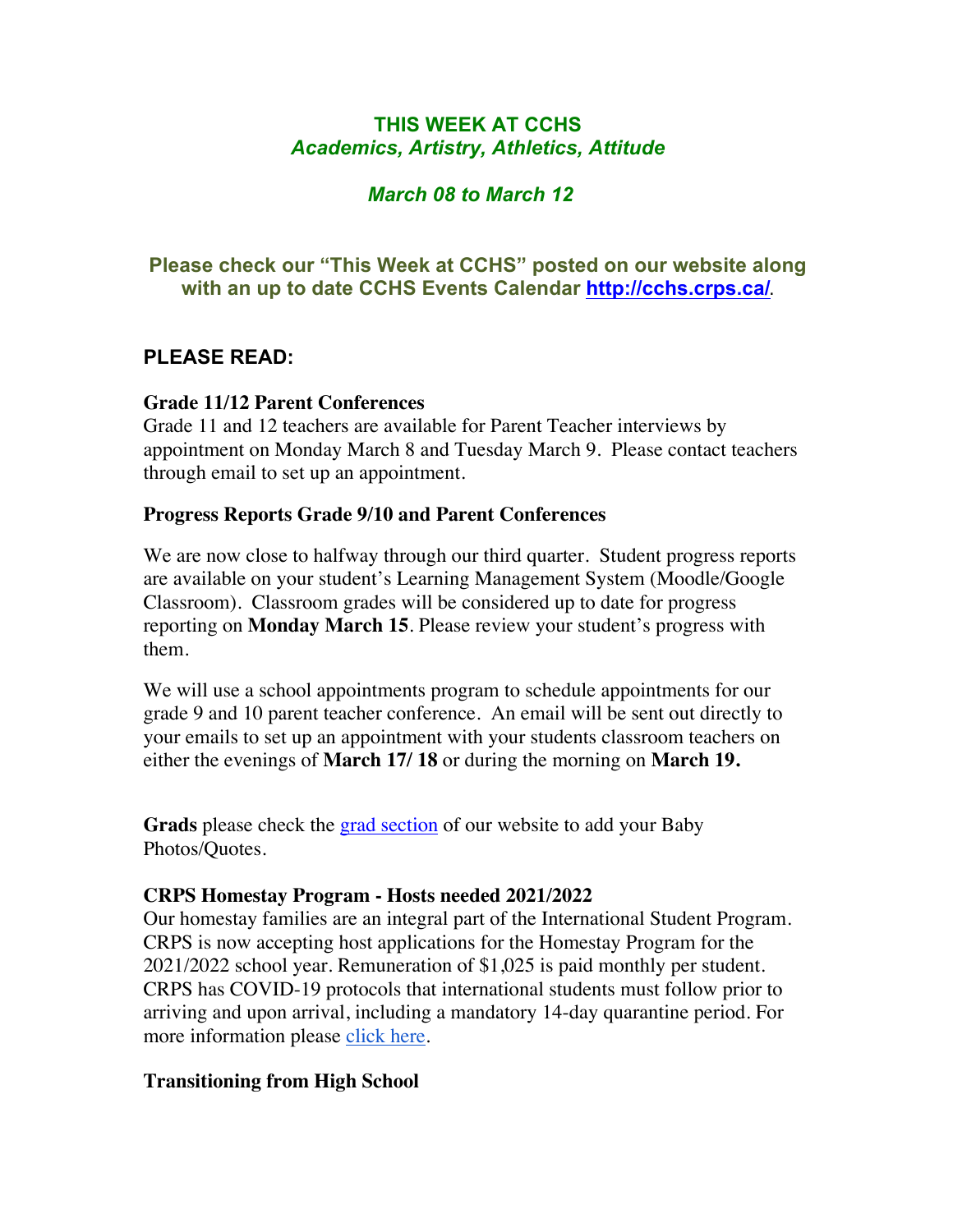Our Daily Announcements [slide show](https://docs.google.com/presentation/d/1eKIacynJnXoiOT2vNIyyWorRDtkcVp_c5pX052OGIN8/edit?usp=sharing) currently includes information for students that are transitioning from high school this year. Please look at our announcements for information on

- How to apply for Financial Assistance
- How to apply to post secondary institutions in Alberta
- How to access your student information\

#### **The Minister's Youth Council**

40 Junior and Senior High Students meet 3 times throughout a 10 month periods to share their unique perspectives with our Education Minister. This provides students with an opportunity to develop leadership skills, take an active role in their learning, and improve communication skills. The deadline for applications is March 24 and can be found at: [alberta.ca/student-engagement.aspx](https://www.alberta.ca/student-engagement.aspx)

#### **Tools for Parents**

[Keeping the Brain Healthy](https://cchs.crps.ca/documents/general/keeping the brain healthy_1.jpg) [The Teenager's Pandemic Survival Guide](https://cchs.crps.ca/documents/general/The Teenagers Pandemic Survival Guide_1.jpg)

#### **Teenagers and gaming addiction**

Concerned about the amount of time your child has been gaming or spending time online? [Read this article to learn more](https://docs.google.com/document/d/1Ox97B7KI-nSHRxPBq-b_8SErmtiuX6sM1NCVODxmpk8/edit?usp=sharing).

Grade 12s – Please check out updates to post secondary information. Here



SIGN IN Parents please ensure you can logon to Parent Portal. Look for the PowerSchool button on our school webpage or click here. This is where you will access daily updates on your student's marks and attendance, school fees and more. Final term report cards are also shared with you through Parent Portal and are not mailed out from the school.

\*\* Alberta Education has now made student access to their official transcript of marks available to all grade 10-12 student available through a myPass account  $(mvPass.alberta.ca)$ . Grade 10 marks will first appear after the first semester.

Check out our Daily School Announcements here.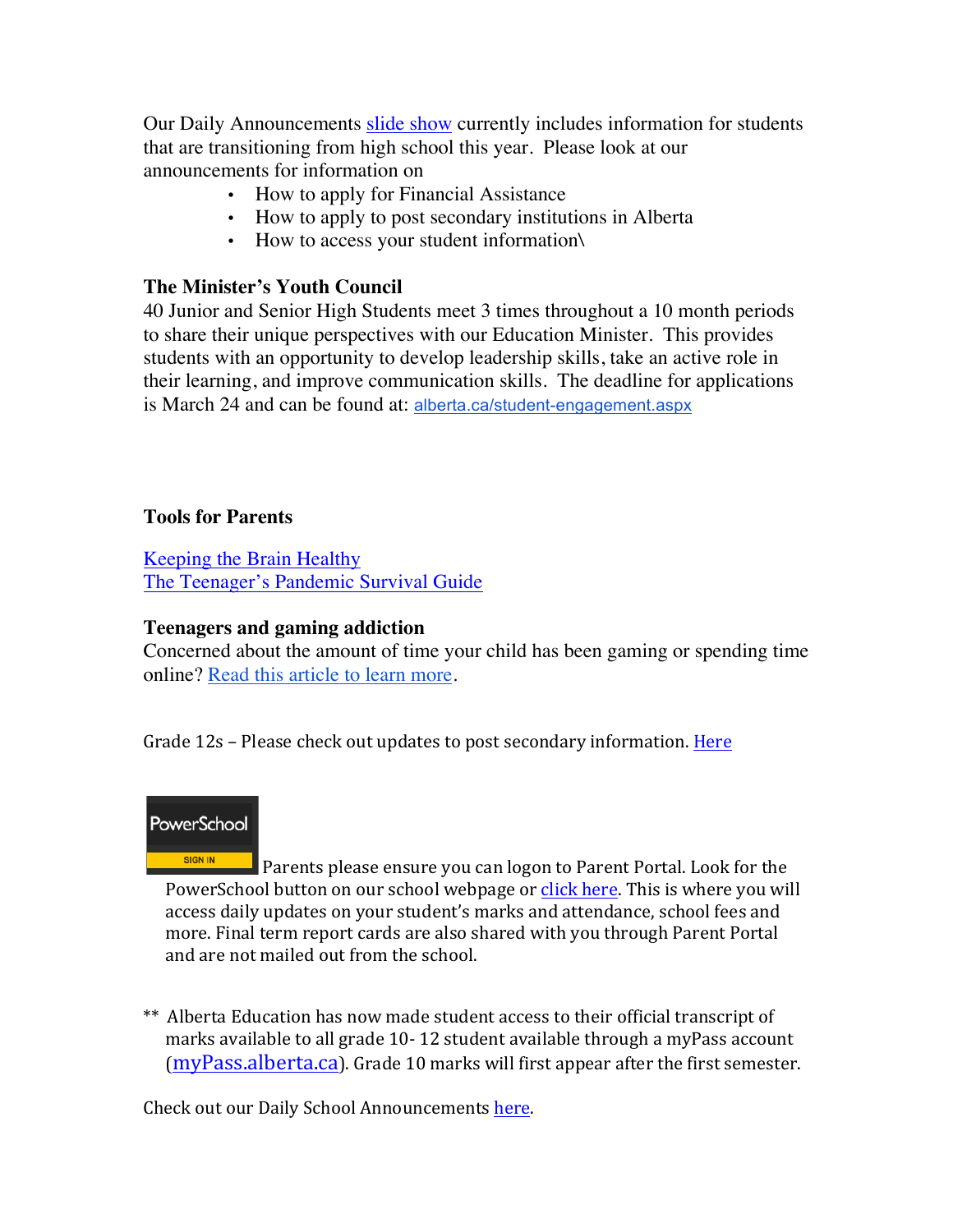## [2020-2021 School Calendar.](https://crps.ca/documents/general/Final 2020-2021 Learning Calendar.pdf)

## **Monday, March 08 (Day 4)**

- Grab and Go Breakfast (pay what you can)
- Grade 11/12 Parent Teacher Interviews Q3 appointments made by directly emailing classroom teachers.

# **Tuesday, March 09 (Day 1)**

• Grade 11/12 Parent Teacher Interviews Q3 – appointments made by directly emailing classroom teachers

## **Wednesday, March 10 (Day 2)**

• Grab and Go Breakfast (pay what you can)

## **Thursday, March 11 (Day 3)**

• Grade 11 / 12 progress reports are available on your students Learning Management System (Moodle/Google Classroom)

## **Friday, March 12 (Day 4)**

• Grab and Go Breakfast (pay what you can)

#### **Some Key Dates you do not want to miss.**

- **March 15** Grade 9/10 Progress Reports available on Moodle
- **March 15** Grade 10 (section 1) class XC skiing with Mr. Symington. Rescheduled trip from Feb. cold weather cancellation.
- **March 16** CCHS Virtual Parent Council Meet @ 7pm
- **March 17/18** Grade 9/10 Parent /Teacher Interviews 5pm 8pm.
- **March 19** No Classes for all students. Grade 9/10 Parent /Teacher Interviews AM
- **March 29 – April 09 Spring Break**

## **Upcoming**

#### **Parent Council**

Parent Council meets monthly. Next Meeting is **March 16**. During COVID 19 we will meet online in a virtual meeting. Look for the Link to join the meeting, Agenda and Meeting notes here in this section of our weekly Newsletter. [January 2021 minutes](https://docs.google.com/document/d/1S0WD_L2eJMPTt8OCzO13FEzbZz27M6kBkYHXb7l3LOE/edit?usp=sharing)

**Missing important happenings at CCHS?** But are awash in emails? Find information through one of the medium listed below. Get connected become involved.

- Follow us on Facebook ([here](https://www.facebook.com/cchscanmore/))
- Join us on Twitter for quick updates. [@CCHS\\_Canmore](https://twitter.com/CCHS_Canmore)
- Follow us on Instagram cchs.canmore